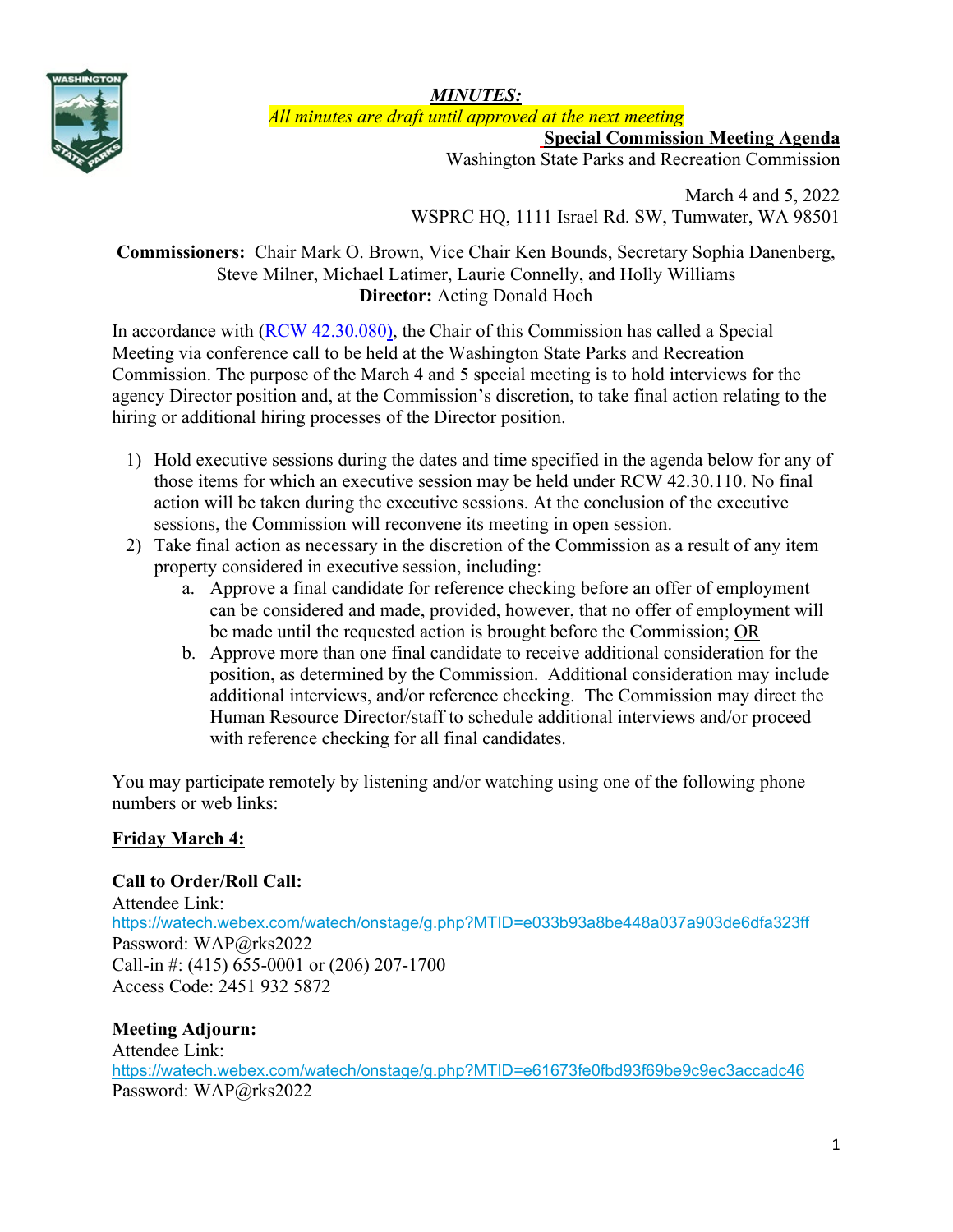Call-in #: (415) 655-0001 or (206) 207-1700 Access Code: 2466 905 0762

## **Saturday March 5:**

#### **Call to Order/Roll Call:**

Attendee Link[:](https://watech.webex.com/watech/onstage/g.php?MTID=e287564e07145e2b26db248fe15627b77) <https://watech.webex.com/watech/onstage/g.php?MTID=e287564e07145e2b26db248fe15627b77> Password: WAP@rks2022 Call-in #: (415) 655-0001 or (206) 207-1700 Access Code: 2458 724 1651

## **End of the day:**

Attendee Link: <https://watech.webex.com/watech/onstage/g.php?MTID=e6e14848f608c07eab0fd17949676d10c> Password: WAP@rks2022 Call-in #: (415) 655-0001 or (206) 207-1700 Access Code: 2458 745 1138

**Order of Presentation:** Both days the agenda item will open with the roll call. We will then go immediately into executive session for the day to conduct interviews. On Saturday March 5, we will reconvene in open public meeting at 3:00 pm.

#### **Public Comment:**

Written public comment will be accepted for the agenda item until 5:00 pm Thursday, March 3, 2022 by email or mail, but please note the Commission will not be taking any oral public comments during the meeting. Any comments received after the cutoff will be given to the commission before its next meeting.

Email: [Commission@parks.wa.gov](mailto:Commission@parks.wa.gov)  Mail: WSPRC, Attn: Becki Ellison, PO Box 42650, Olympia, WA 98504.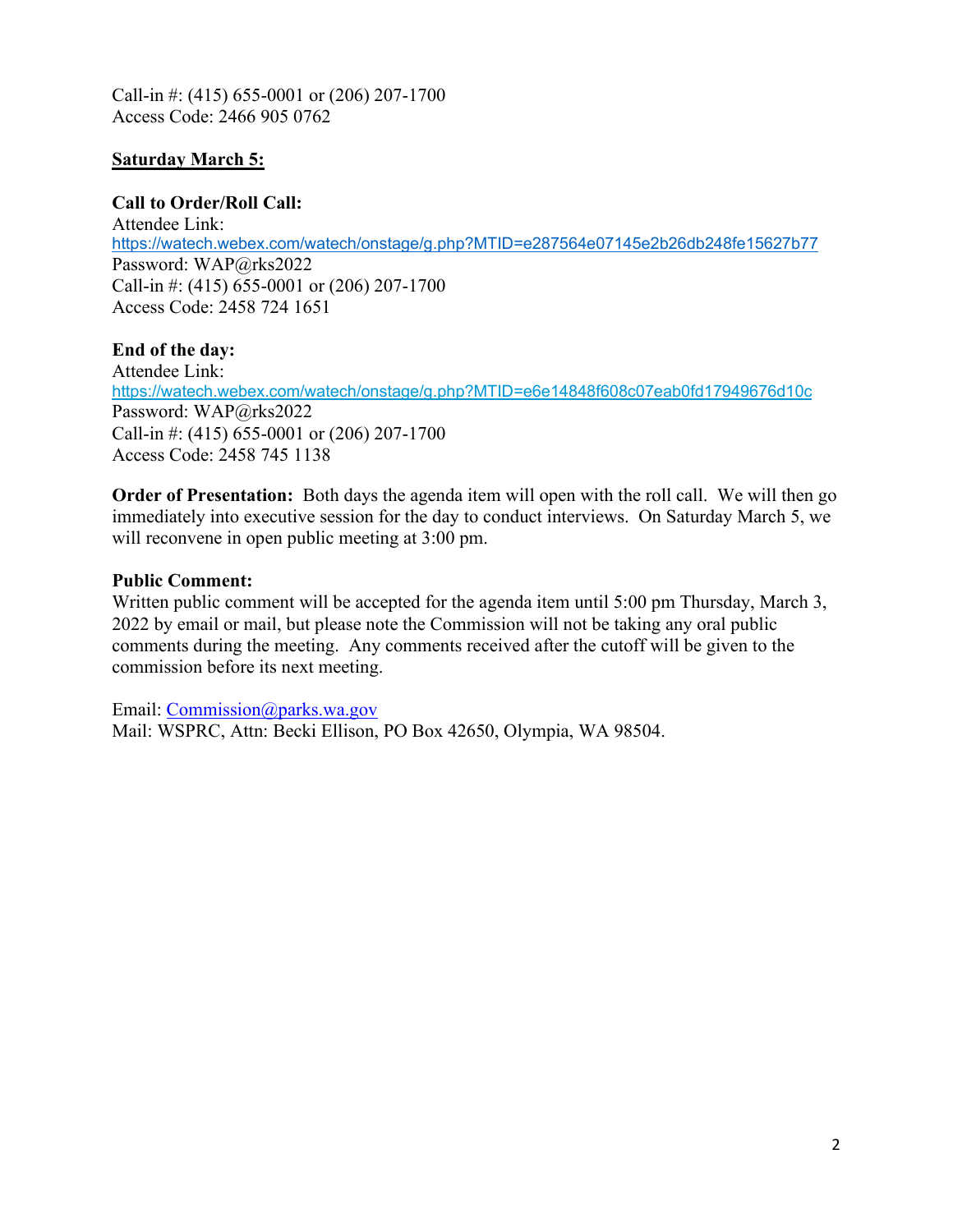#### **MARCH 4**

- **7:32 a.m. CALL TO ORDER** (IN PUBLIC MEETING) Mark O. Brown, Commission Chair
	- Call of the roll
		- o Chair Mark O. Brown, Vice Chair Ken Bounds, Secretary Sophia Danenberg, Laurie Connelly, Steve Milner, Michael Latimer, and Holly Williams
	- Introduction of Staff
		- o Human Resources Director Becky Daniels and Executive Assistant Becki Ellison
		- o Assistant Attorney General Andy Woo

Commission Chair Brown: *The Commission will now enter into executive session to evaluate the qualifications of an applicant for public employment pursuant to RCW 42.30.110(1)(g). The executive session is scheduled to begin at 7:35 am and end no later than 5:30 pm.* 

**7:35 a.m. EXECUTIVE SESSION –** Director interviews pursuant to RCW  $42.30.110(1)(g)$ : "To evaluate the qualifications of applicants for public employment."

Commissioner Chair Brown: *The executive session concluded at 2:00 pm. No final action was taken. The commission will not reconvene today, and the special meeting is adjourned until tomorrow morning at 7:30 am.*

**5:30 p.m. ADJOURN** (IN PUBLIC MEETING)